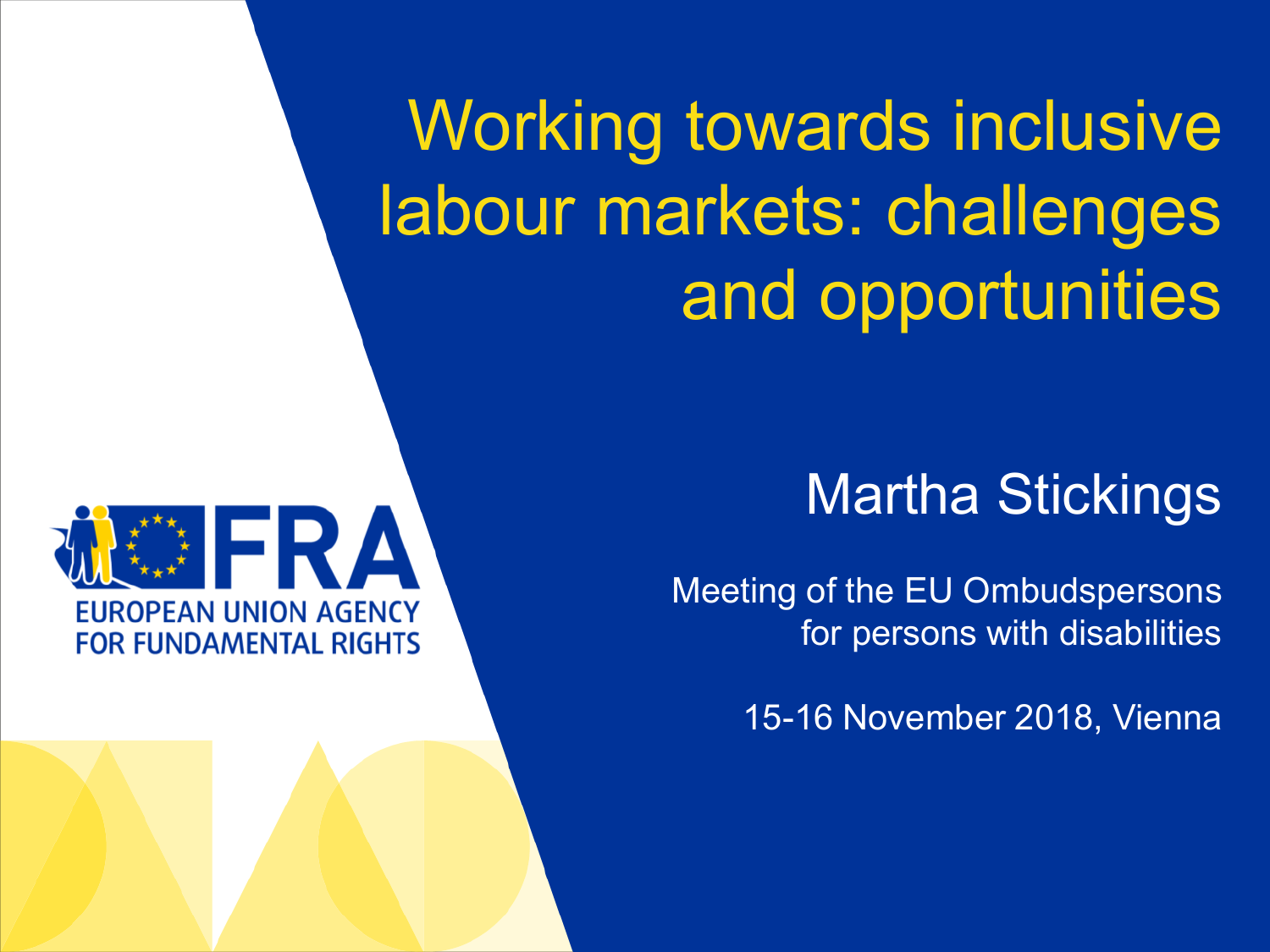

# **Challenges to labour market inclusion**

- Stigma and discrimination
- Transition from education to employment
- Support, accessibility and reasonable accommodation at work
- Overcoming the 'welfare trap'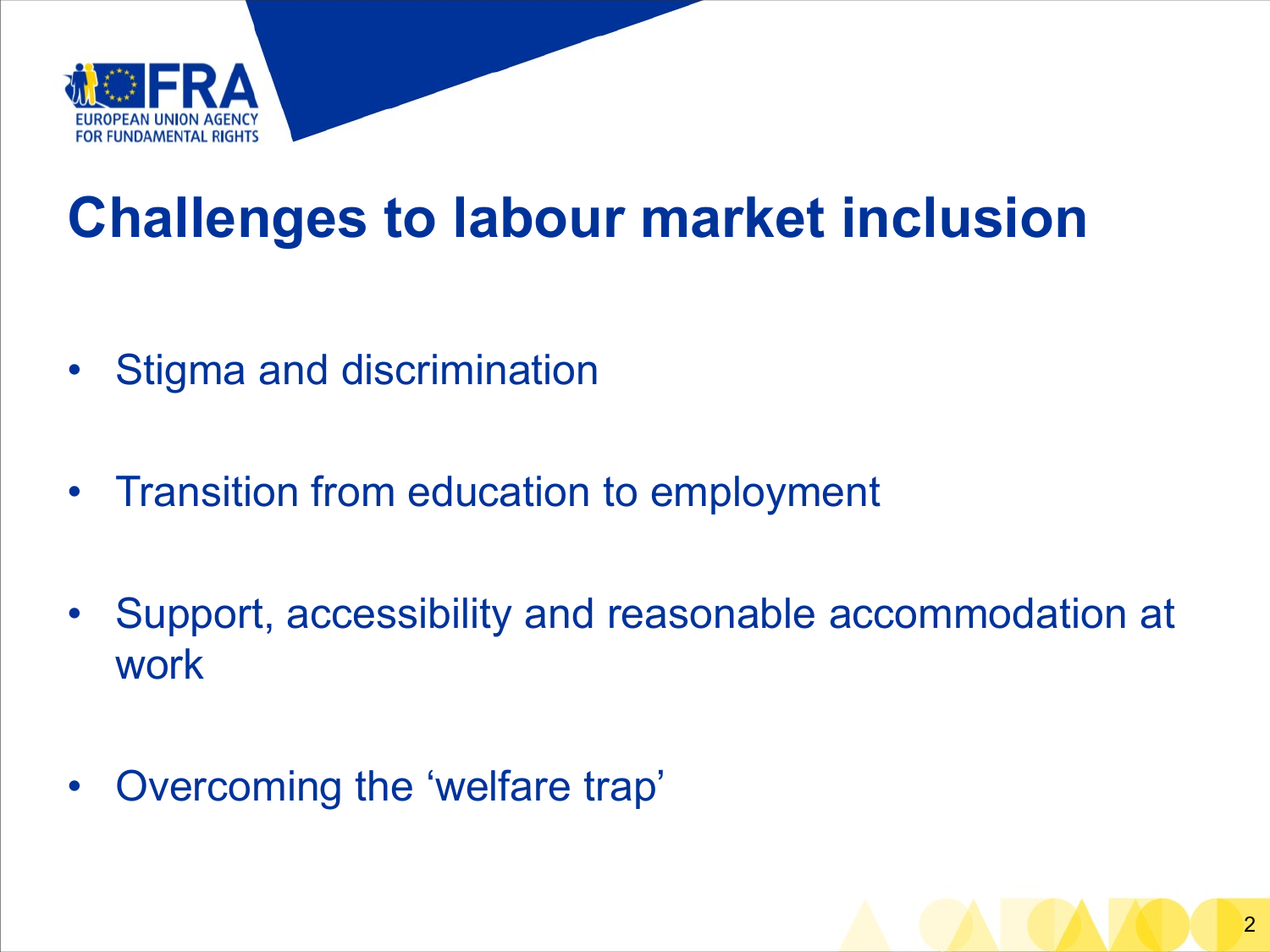

#### **Freedom to decide how to live life in the community**

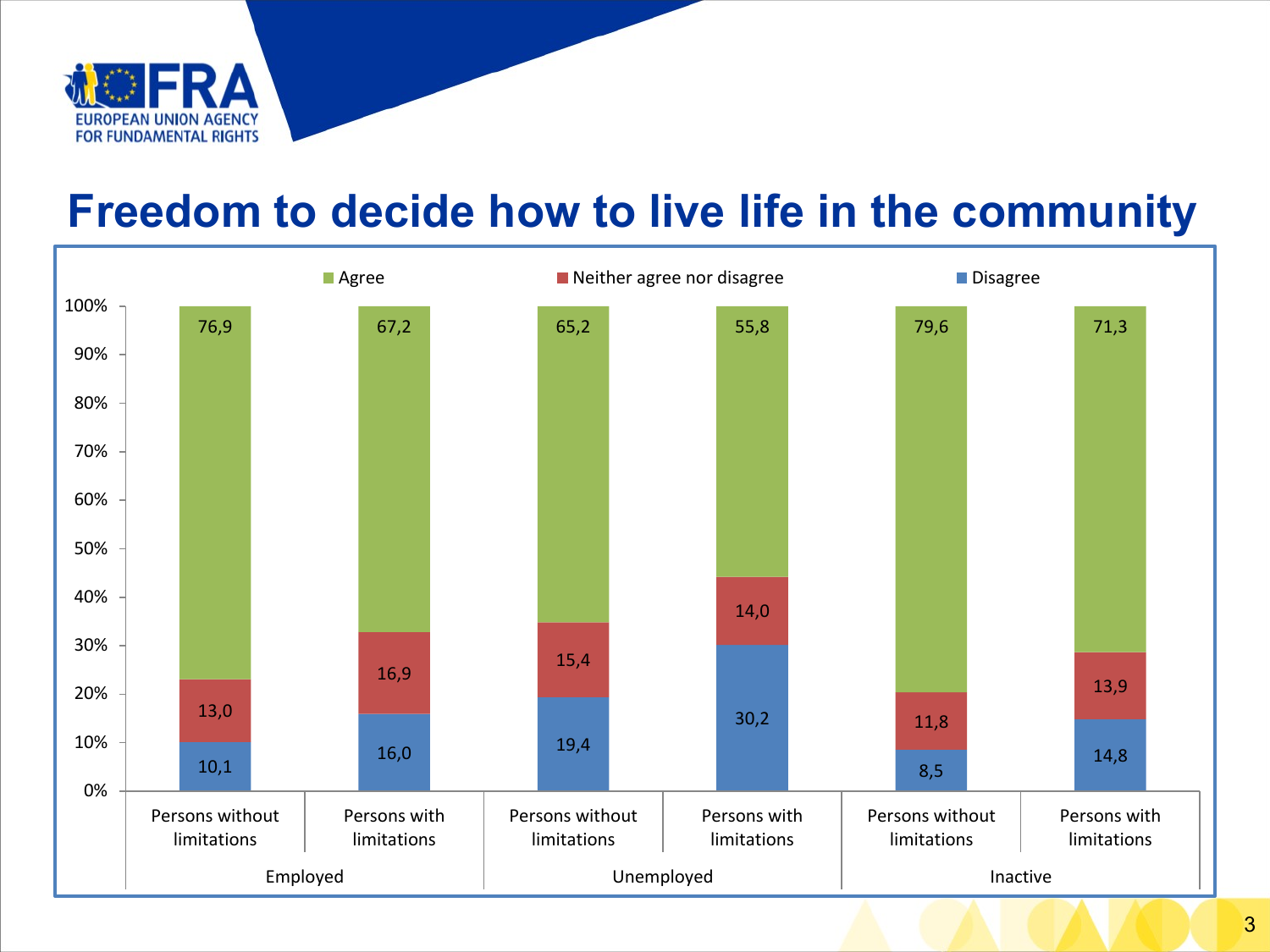

#### **Feeling left out of society**

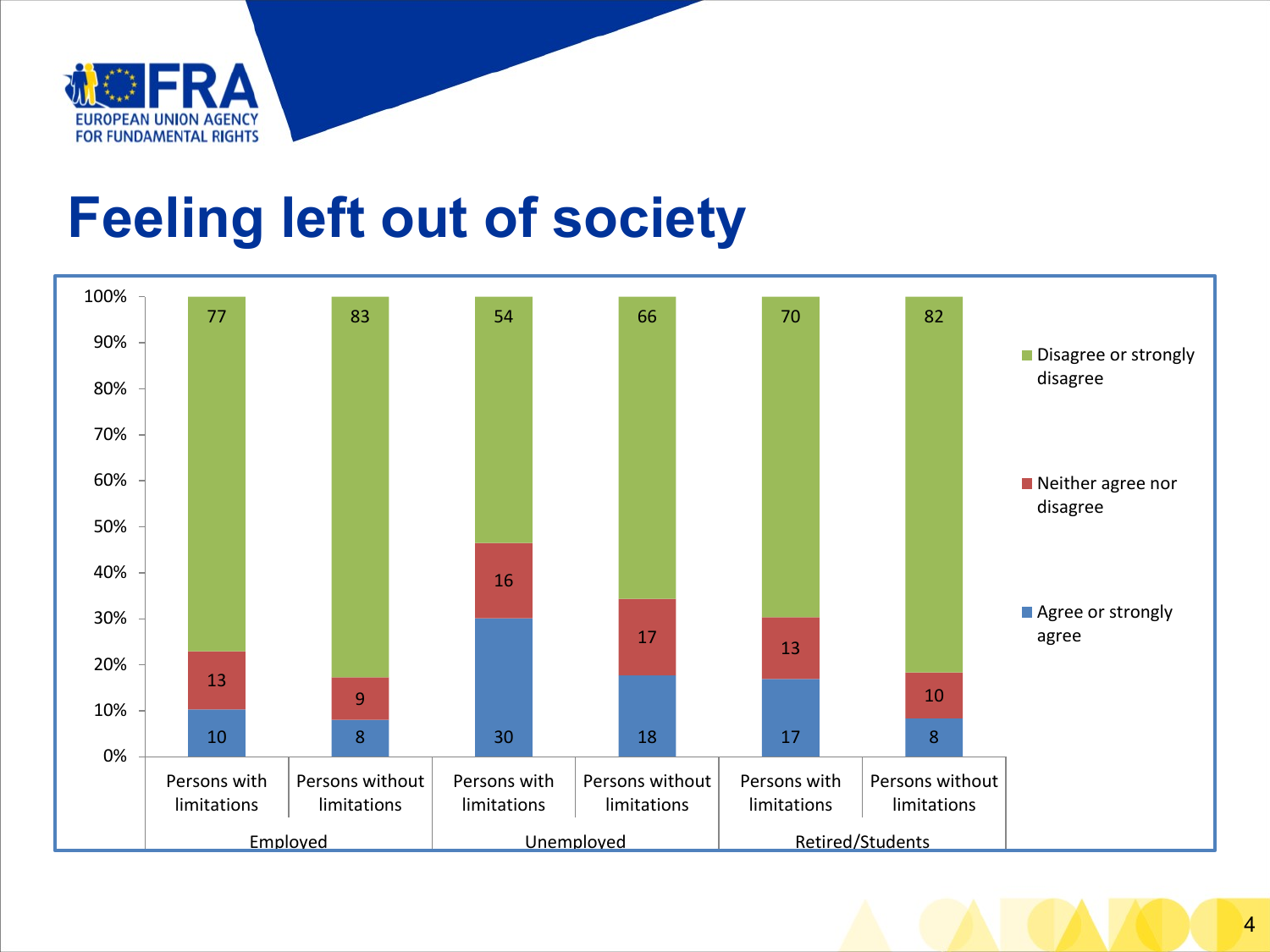

#### **Help available from people beyond the household**

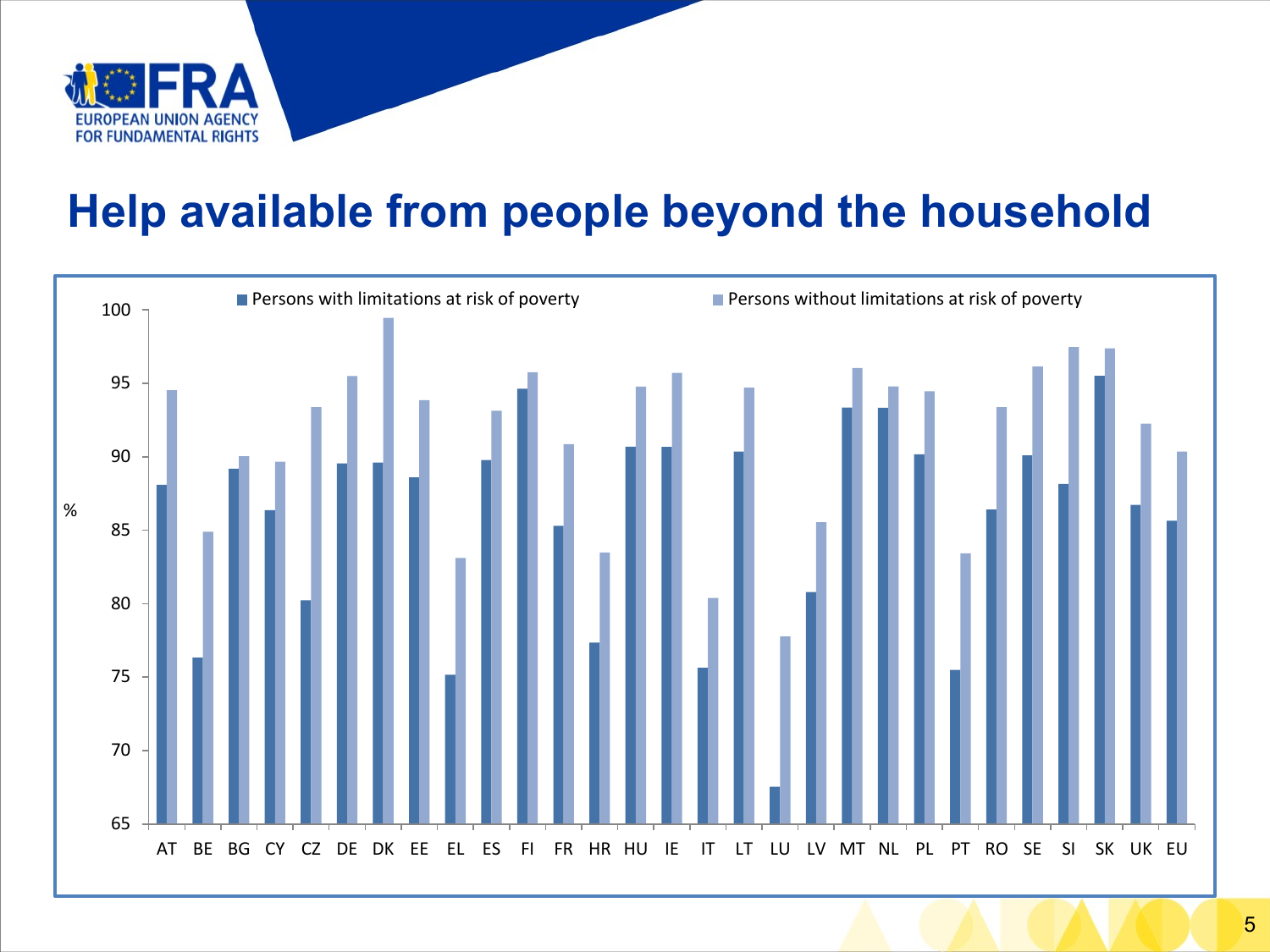

# **Complaints can help to….**

- Turn fundamental rights commitments into outcomes
- Enable and empower individuals
- Clarify meaning of existing standards and provide guidance on implementation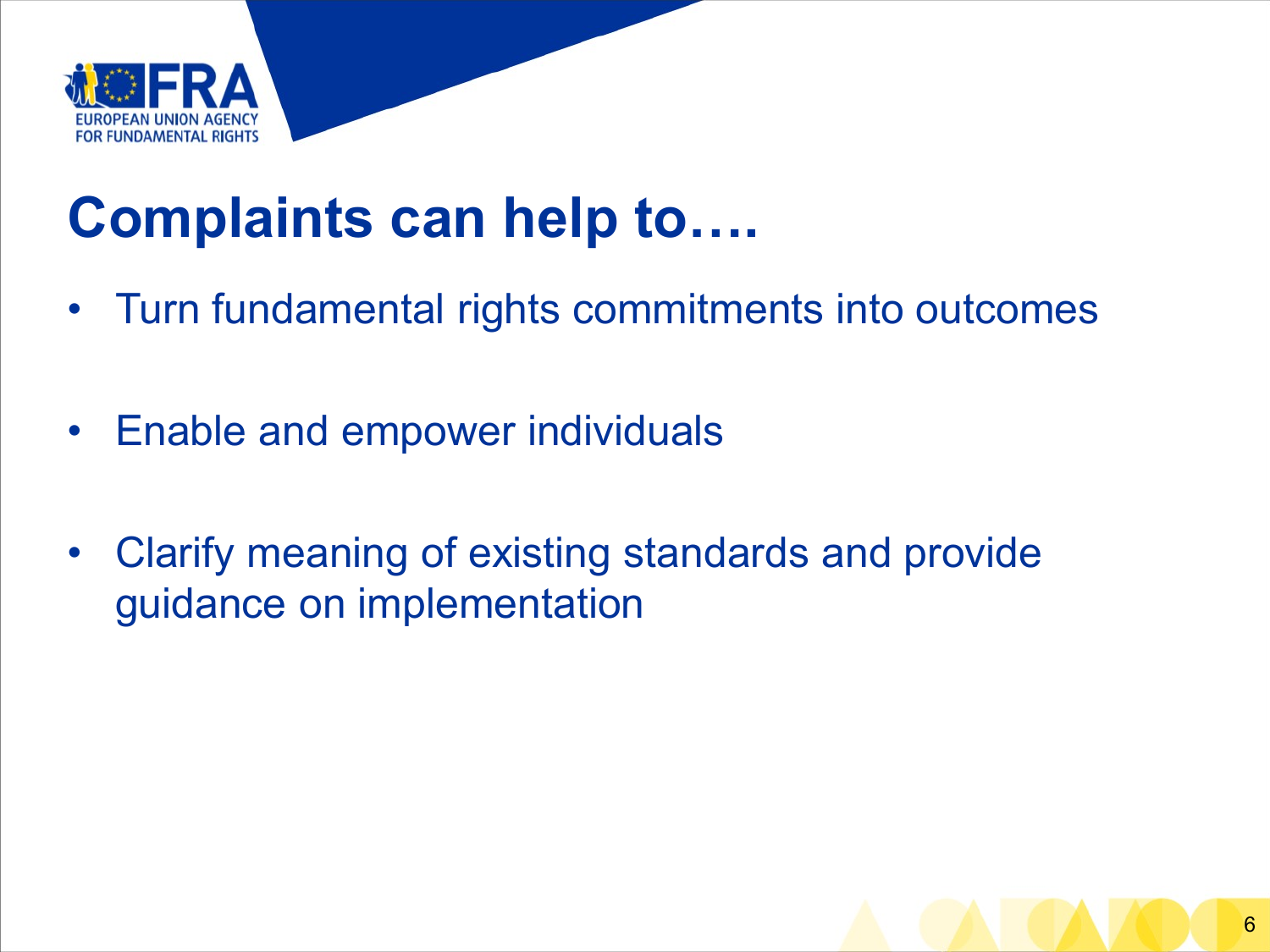

#### **Challenges in accessing non-judicial remedies**

- Lack of awareness of rights
	- Less than half of Eurobarometer respondents aware of their rights in cases of discrimination or harassment (October 2015)
- Lack of knowledge about where and how to complain
- Practical barriers
	- Lengthy procedures
	- Costs associated with bringing complaints

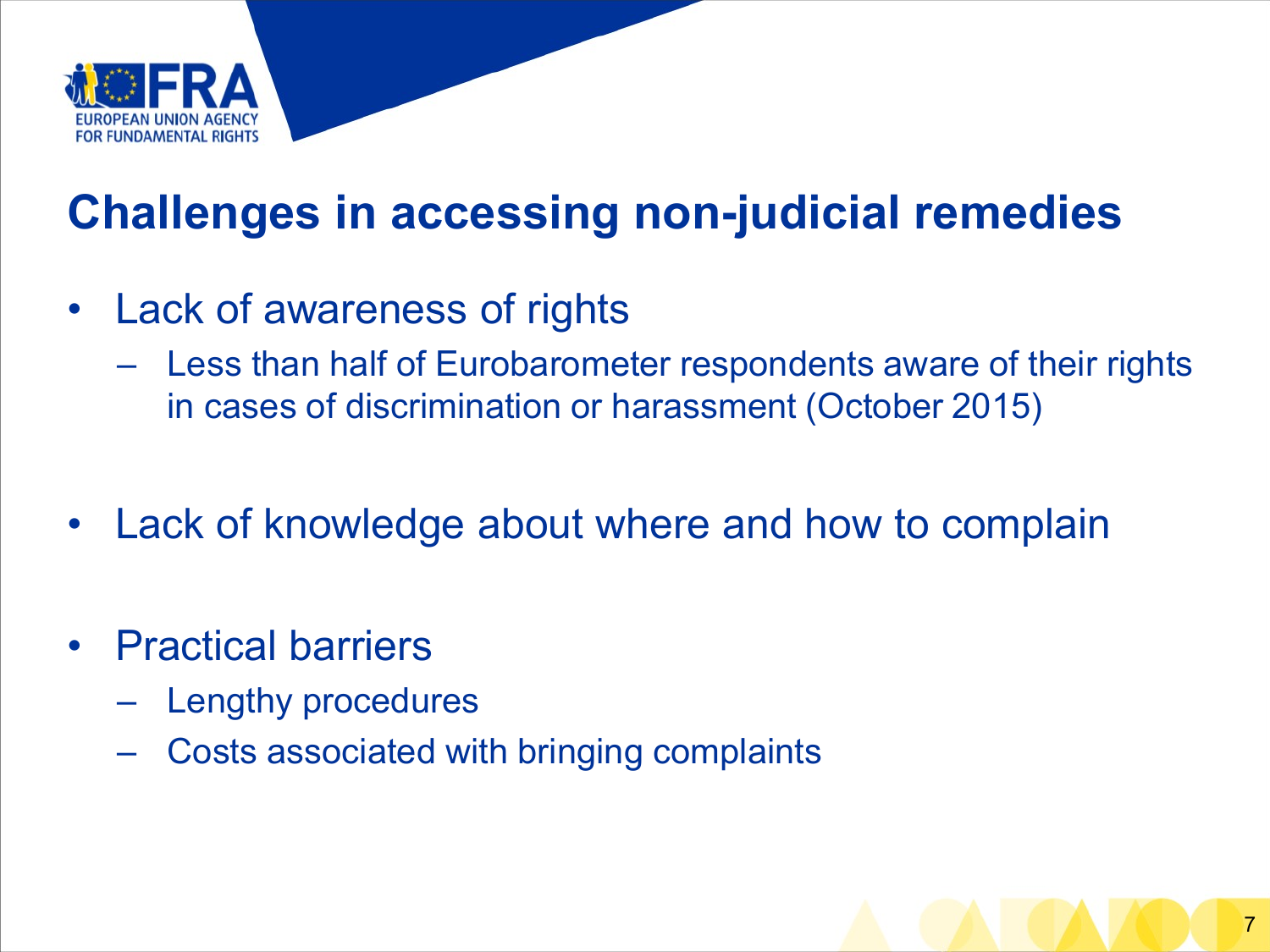

#### **Additional barriers for persons with disabilities**

- Inaccessible complaints mechanisms:
	- only 6 EUMS provide information about how and where to complain about voting problems on accessible websites
- Deprivation of legal capacity
- Lack of support to lodge complaints
- Insufficient training for staff involved in complaints procedures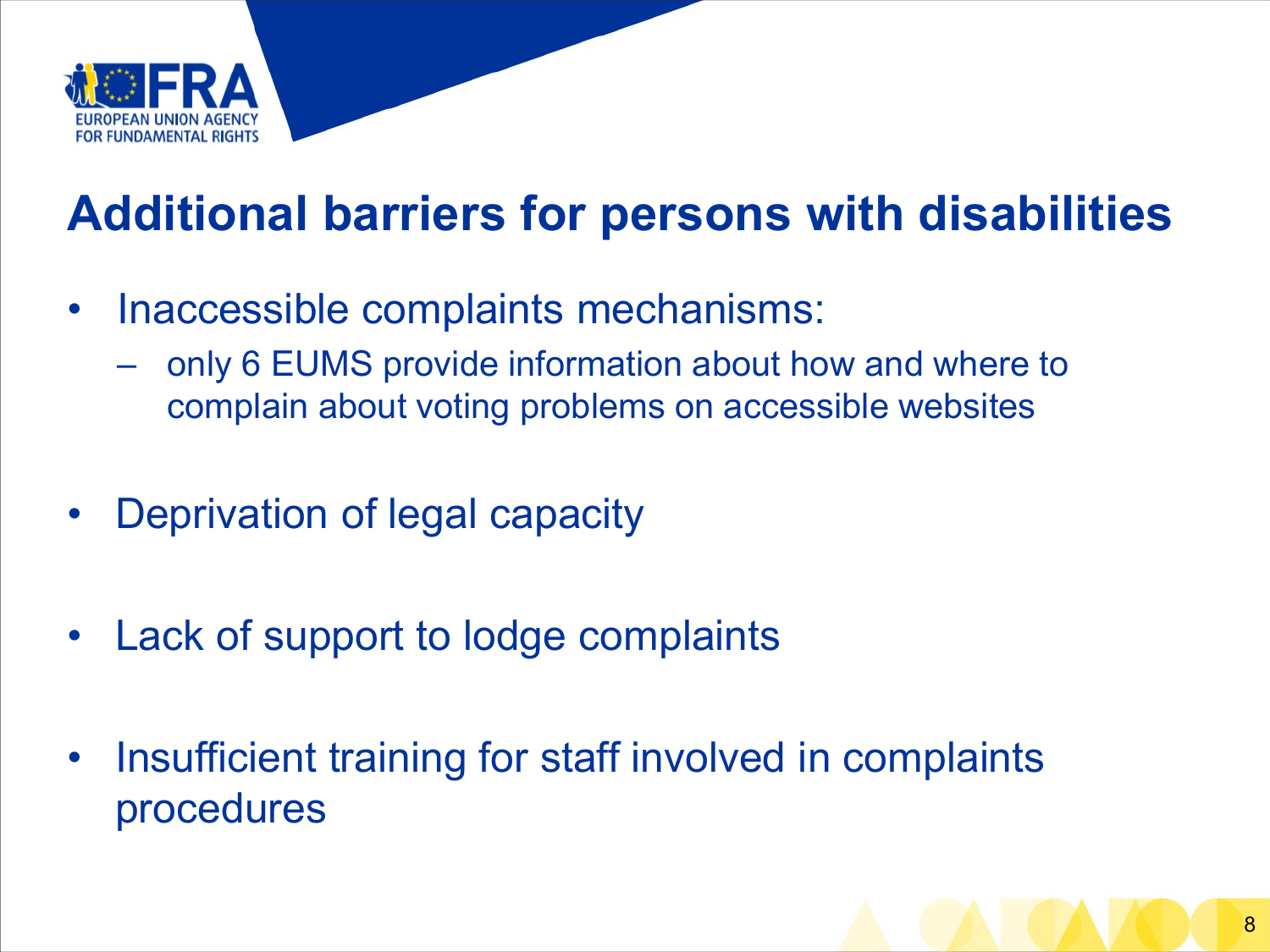

### **Tools to promote access to justice**

- Awareness-raising: FRA's Clarity tool
- Research and analysis: EP Petitions Committee study
- Guidance for practitioners: Handbook on access to justice in Europe
- Indicators: FRA's human rights indicators on the CRPD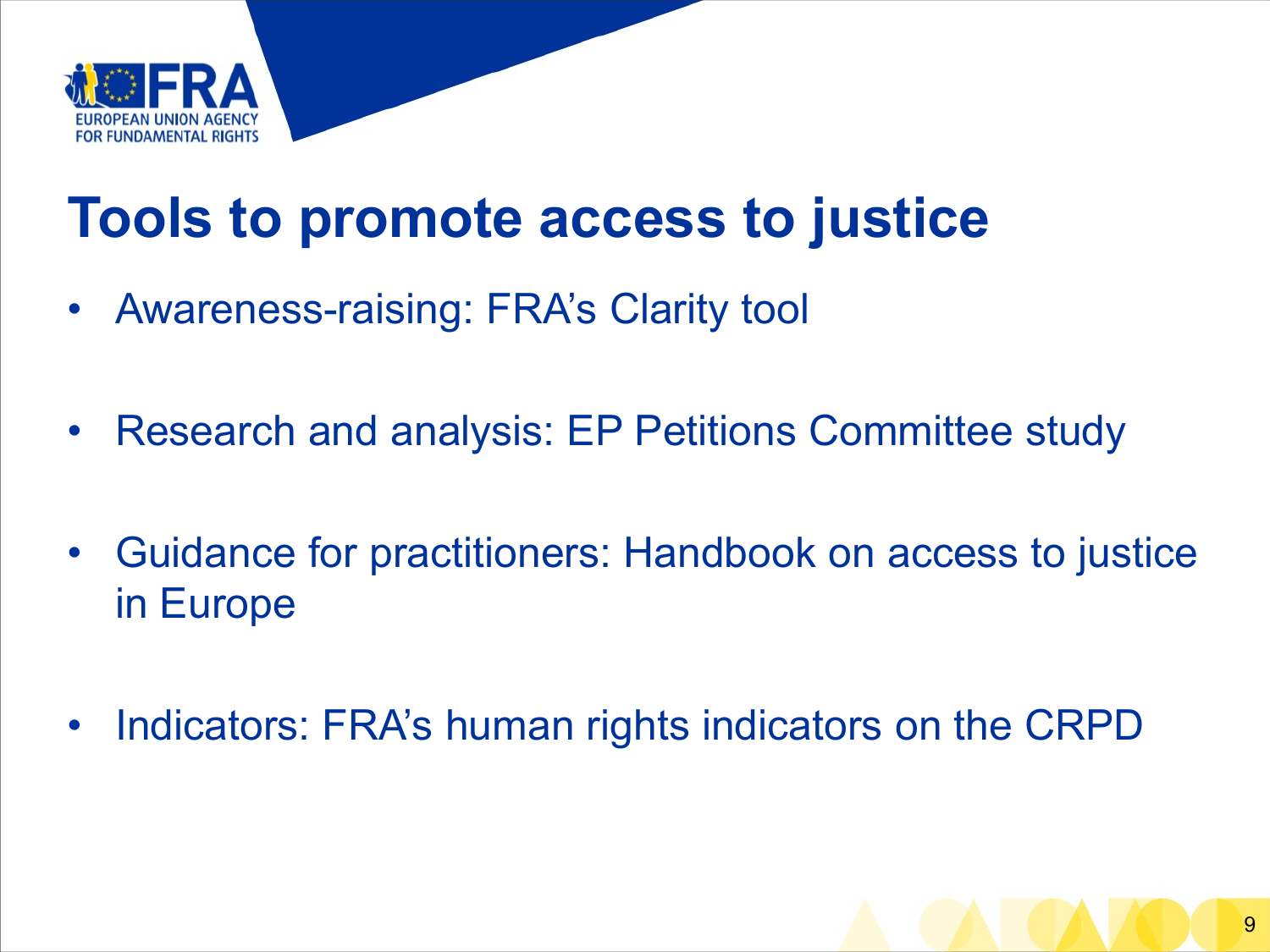

# **FRA's Clarity tool**

- Aim: to enable easy identification of the most appropriate non-judicial body for a particular fundamental rights issue
- Targets individuals and intermediaries, including NGOs and DPOs
- Covers 15 EU Member States and available in English
- Accessible for persons with disabilities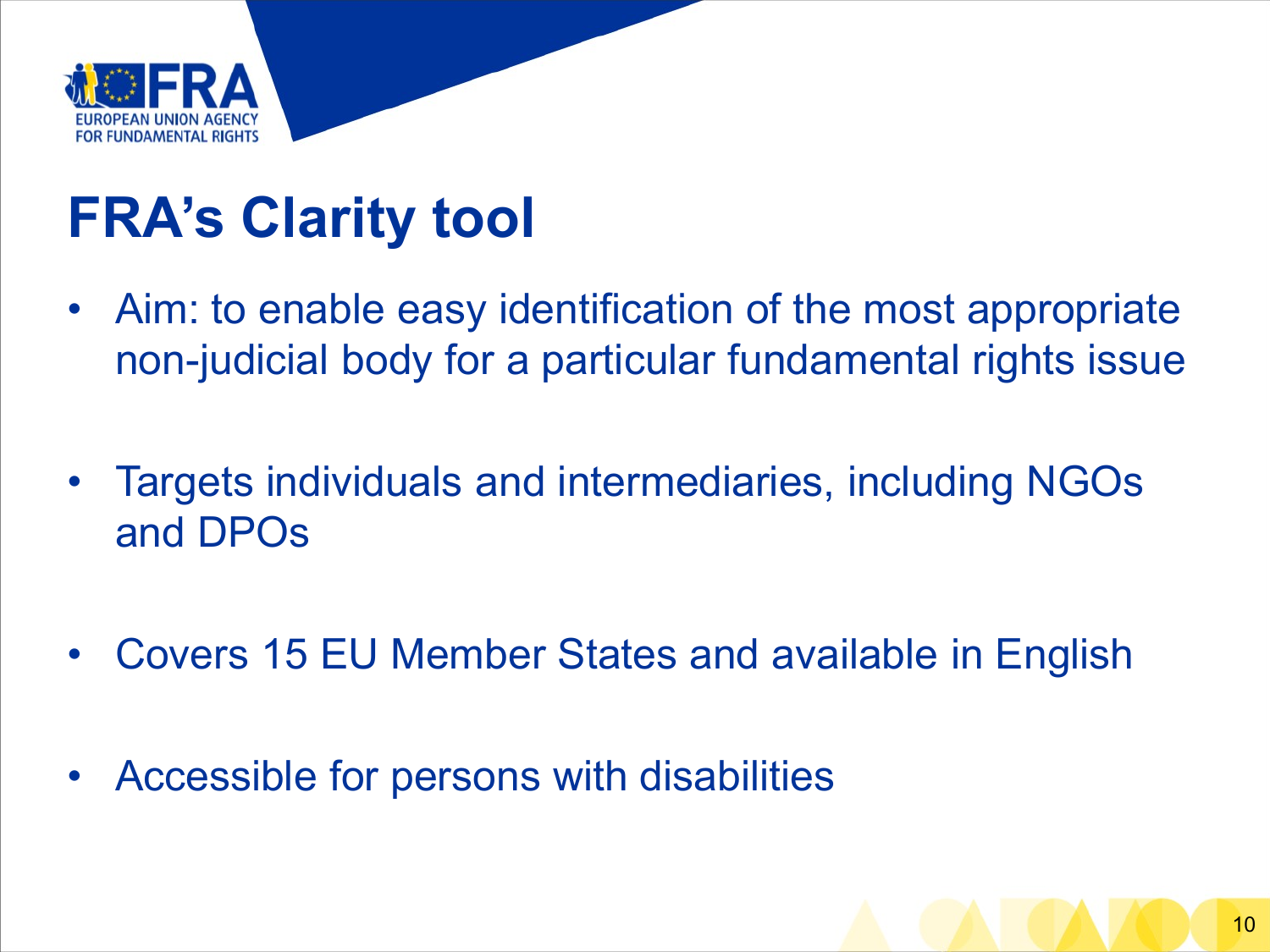

# **Petitions Committee study**

- Updated each year since 2015
- Examines petitions received by the European Parliament on disability issues
	- Shows many concern issues related to employment
- Reviews arrangements for similar protection functions in EU Member States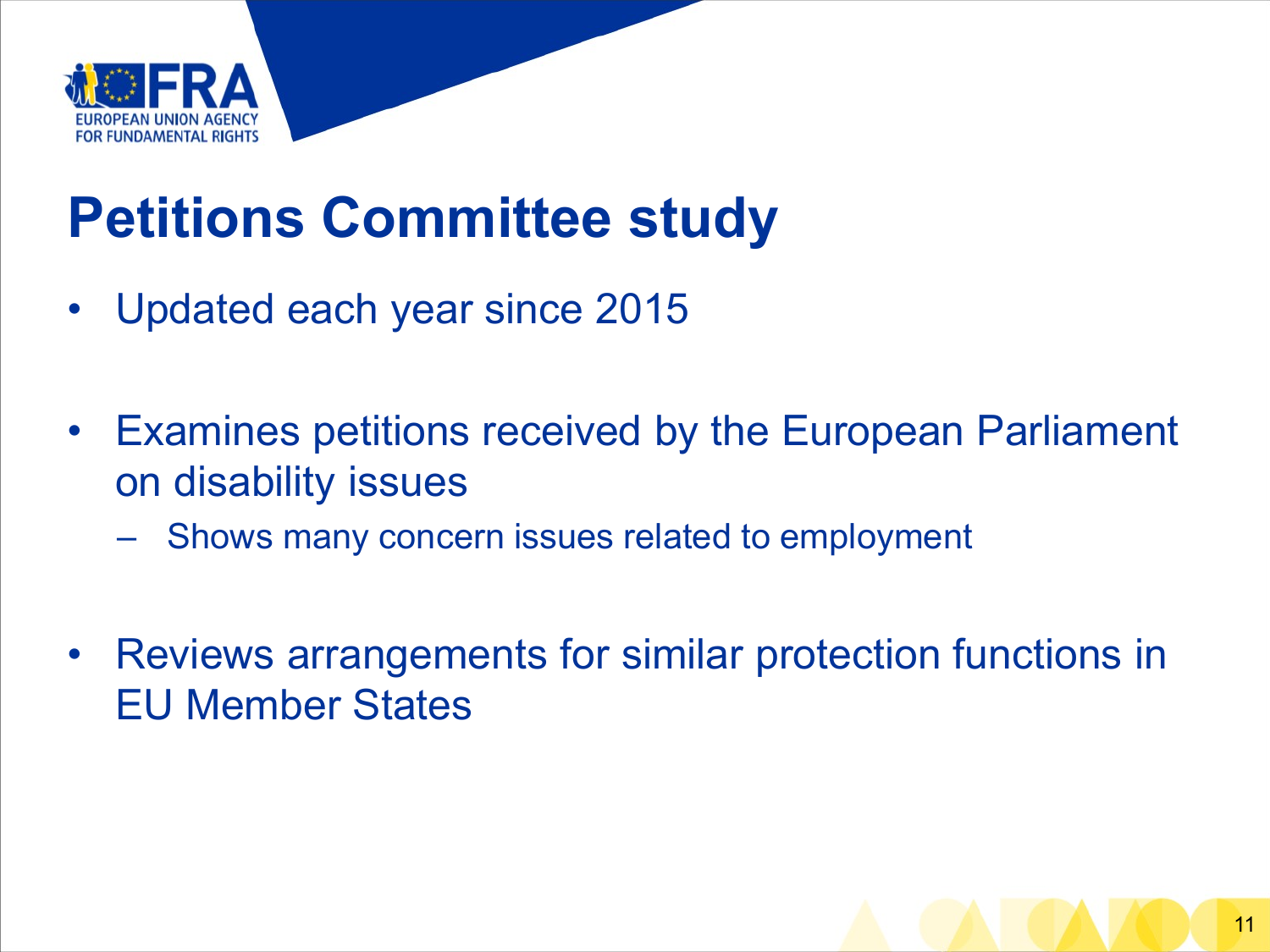

# **FRA-CoE handbooks**

- Series published with the European Court of Human Rights 2016: European law relating to access to justice 2018: European non-discrimination law
	- Translated into all EU languages
- Accessible summary and analysis of relevant case law of CJEU and ECtHR on key topics in the area
- Highlight key European legal and jurisprudential principles
- Designed to be a practical guide for judges, prosecutors and legal practitioners involved in litigation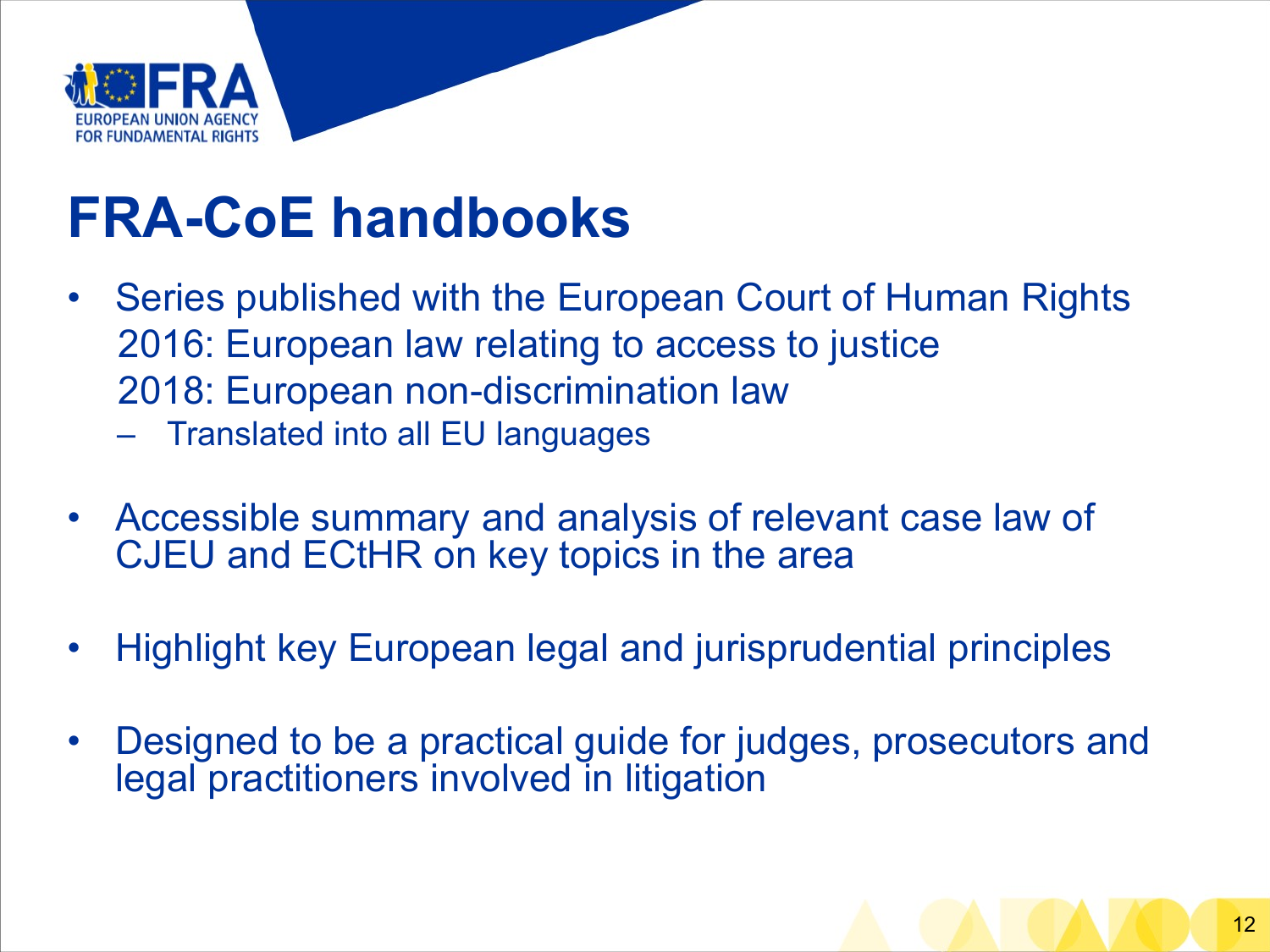

#### **FRA's human rights indicators**



Is information on complaints mechanisms regarding political participation accessible to persons with disabilities, by EU Member State

- Yes, website is WCAG 2.0 AA compliant and/or materials are available in alternative formats
- **Partially, some accessibility measures are** in place
- No/no information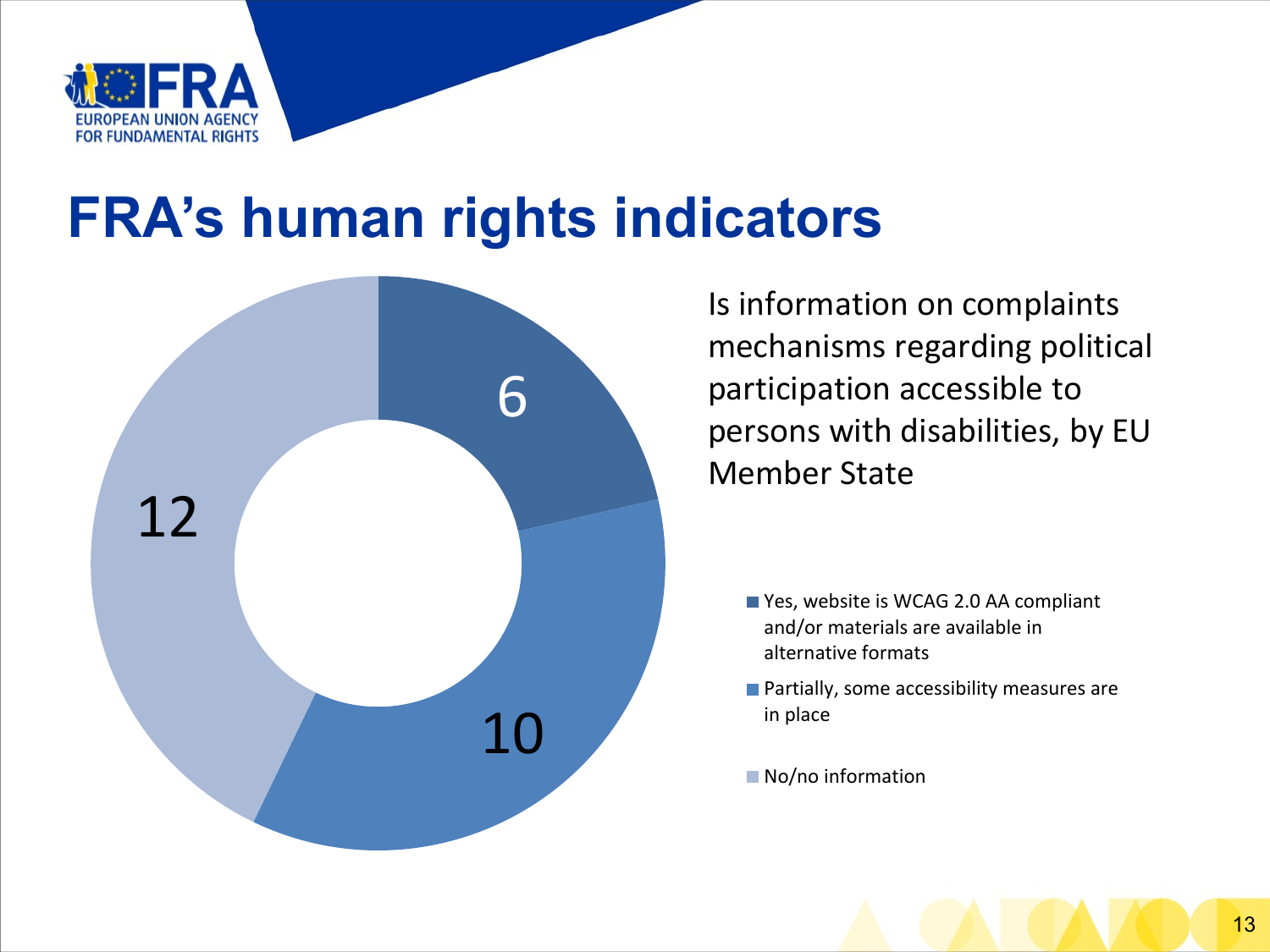

# **Questions to think about**

- How can monitoring mechanisms established under Article 33(2) CRPD help to create more inclusive labour markets?
- What can ombuds organisations do to encourage and facilitate reporting?
- How can we ensure the full participation of persons with disabilities and their representative organisations?